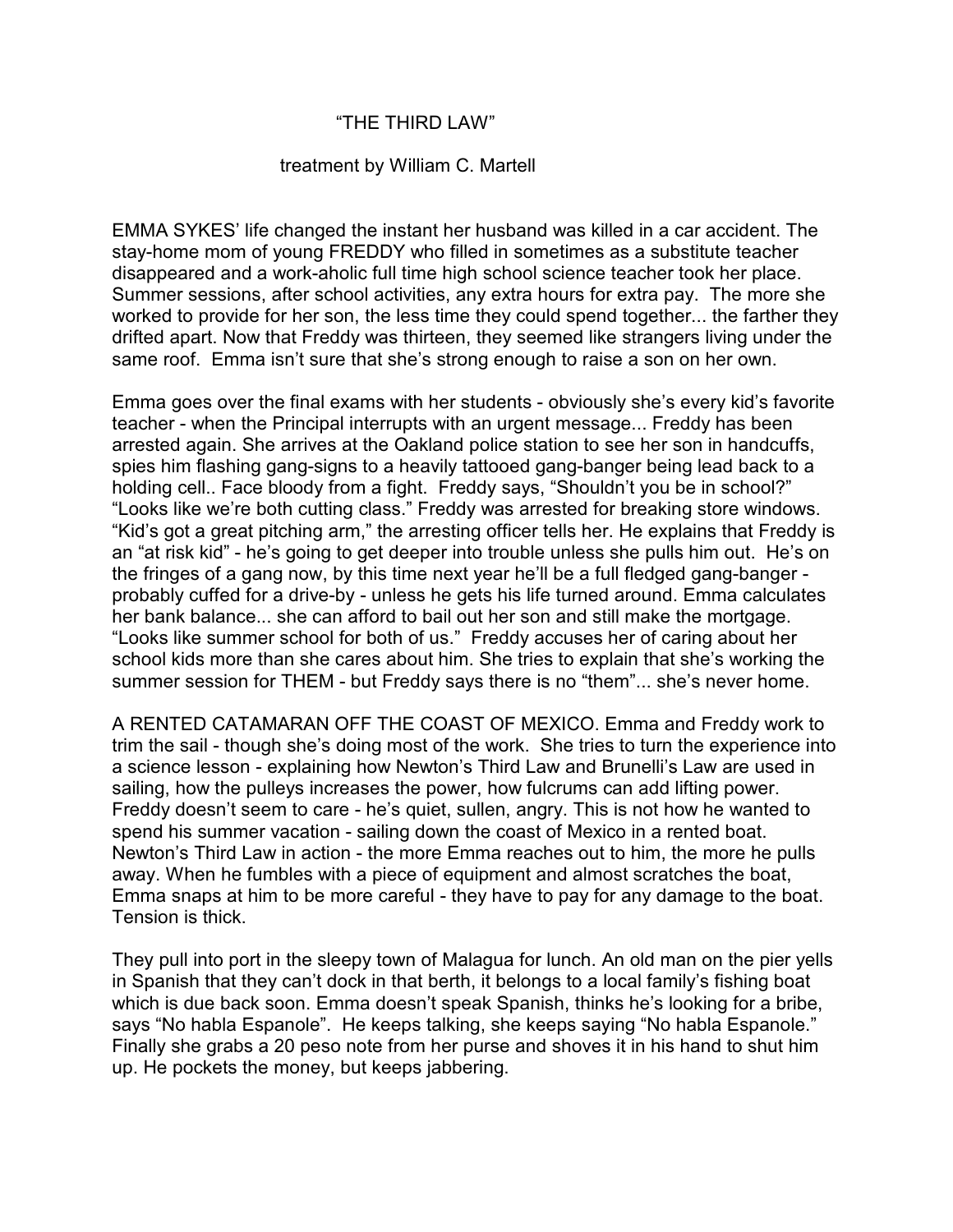From the shadows of the fish-cleaning shack the dangerous-looking IGNACIO watches the altercation as he sharpens his knife on a whetstone. She must be a millionaire to own such a boat and throw around pesos like that. When Emma and Freddy head into town, he slides the glittering knife into his scabbard and follows them.

MALAGUA is a beautiful village on the edge of the jungle. A scattering of children in hand-me-downs beg for change or try to sell them crafts and trinkets. Emma shoos them away. On the edge of the street, clinging to the shadows, Ignacio follows them. It would be hard to lose them - they are the only Americans for miles. Dressed better than anyone in town. Emma and Freddy find a restaurant on a side street and disappear inside... Ignacio waits across the street.

The restaurant is filled with locals - men in mended jeans and well-worn cowboy hats. Everyone stares at them - they are outsiders. A waitress in a frayed skirt points to an empty table and the chalkboard menu. Emma and Freddy order... and Ignacio enters and sits at the counter/bar keeping an eye on Emma's purse. As they eat, the tension between mother and son builds, finally exploding into an argument. Freddy says that she doesn't meet him halfway. Emma says that she took time off from work to be with him... but Freddy snaps that this is what SHE wants. She never talked to him about it never asked him if he wanted to spend his summer on a sailboat doing chores - there is no "them" - it's only her. First dad left (died) than she left (working). She abandoned Freddy when he needed her the most. She's a terrible mother. Emma loses her temper - he has no right to talk to her like that. She has given up her entire life for him. Would he rather be on his own? Supporting himself? Maybe begging for a living like the kids on the street? She storms out of the restaurant, pacing up and down the street until she calms down. She's supposed to be spending this summer connecting with him, instead she seems to be pushing him away. Maybe he's right...

Emma goes back inside to apologize... Freddy is gone. Only his coat, thrown over the back of the chair, remains. "Freddy? Freddy?" She asks the waitress where her son went, gets a shrug. Emma pushes open a door - it's the kitchen. Big guy with a knife chopping food - no sign of Freddy. Pushes open another door - it's the bathroom. Grungy, drippy, unclean - no sign of Freddy. She panics, grabs the waitress, "Where is my son? Where is he!" "No habla English." Emma grabs patron after patron, screaming at them. "Help me! Will somebody help me find my son?" Finally she gets to Ignacio, yanking him off his stool and screaming at him. He calmly replies, "No halba English." Smiles with golden teeth.

When Police Captain HERRERA arrives at the restaurant, Emma is screaming like a madwoman. He grabs her, calms her down... he's speaks English. "Just tell me what happened." She says her son disappeared - he was sitting right there one minute, and the next he was gone. Herrera asks the waitress something in Spanish, gets a reply. "She says you came in alone." "She's lying!" Herrera looks at the table - Freddy's dishes have been removed, leaving only Emma's dishes. "This is my son's coat - he was wearing it when we came in." More Spanish, "She says YOU were wearing the coat." Emma grabs the waitress - "Where did he go? Tell me! Please tell me the truth..."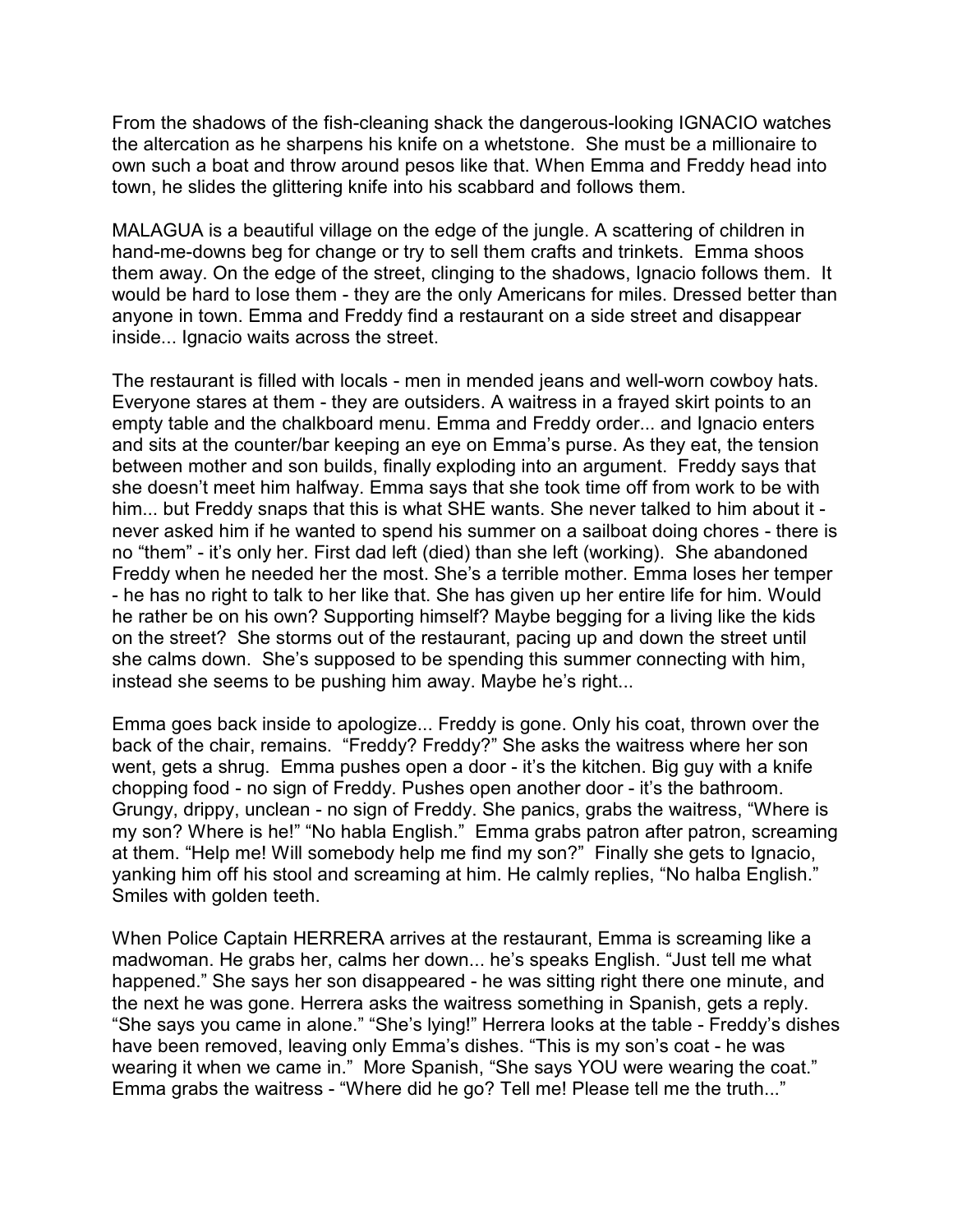Herrera pulls her off the waitress. Emma starts pounding on Herrera's chest, trying to get away. Herrera waits until she runs out of energy and collapses to the floor.

THE POLICE STATION: Emma on a bench in handcuffs... like son, like mother. Herrera unlocks the cuffs, asks her if she would like something to drink. Herrera is suave, handsome. Malagua's most eligible bachelor. He asks if it's possible that her son ran away - were they not arguing before he disappeared? Emma doesn't know where he would have gone. "Maybe he wasn't running to something, maybe he was just running away." Herrera asks if the boy's father is traveling with them. Emma explains that he died in a car accident. Now she has to be both mother and father to Freddy and sometimes she's not sure she's strong enough to do both. "Sometimes it seems like the more I try to make things right, the more wrong things go." He asks if Freddy has ever been in trouble before, and when Emma hesitates, he says lots of people get into trouble. He was always in trouble as a boy, but his brother finally got him straightened out. "Without my brother I would be a criminal rather than a cop. That's what family is for - to put you back on track when you get off course." Emma admits the reason for the vacation is that Freddy was arrested. Herrera advises her to go back to her yacht and wait for Freddy to return - he couldn't run far in Malagua... the only place to go is the jungle. He will probably be back before dark fall. Emma thanks him, leaves.

Emma starts back to the yacht, surrounded by the street children, Freddy's coat in her hands... stops. Why would Freddy leave his coat behind?

In the shadows across from the restaurant, Emma (wearing Freddy's coat) watches the door as people leave. Fishermen, ranchers, laborers. When the waitress opens the door to leave, Emma steps from the shadows to confront her. A man grabs her, pulls her back into the shadows... Ignacio prods her with his knife!

"I can help you find your son," his English is as good as Herrera's. "Come with me." Ignacio leads her through the village to a soccer field on the edge of town. Mothers watch their sons (all Freddy's age) play, cheering them on. How many of Freddy's soccer games did she miss because she was at work? A father cheers his son's goal, then turns to Emma and Ignacio. He is EMILIO DARQUAY, charismatic leader of the rebel group that lives in the mountains. He explains that they have kidnaped her son, and for a mere \$100,000 she can have him back. This should be no problem for a wealthy American tourist like Emma - she can probably get that much money from selling her yacht. How do you call it? A Catamaran?

Emma lunges for him, stops when another man, ALFONSO, pulls a wicked looking crossbow from under his duster and aims it at her. Ignacio uses his knife to prod her back. When she is under the control of Ignacio's knife, Darquay continues, "Your son is already on his way into the mountains with my men. Just pay us the money and we will bring him back. He will have a great adventure to tell his little friends about. No need to involve the police or the military - this is just between us. " Emma pleads that she does not have the money. Darquay shakes his head, "Your boat is worth more than your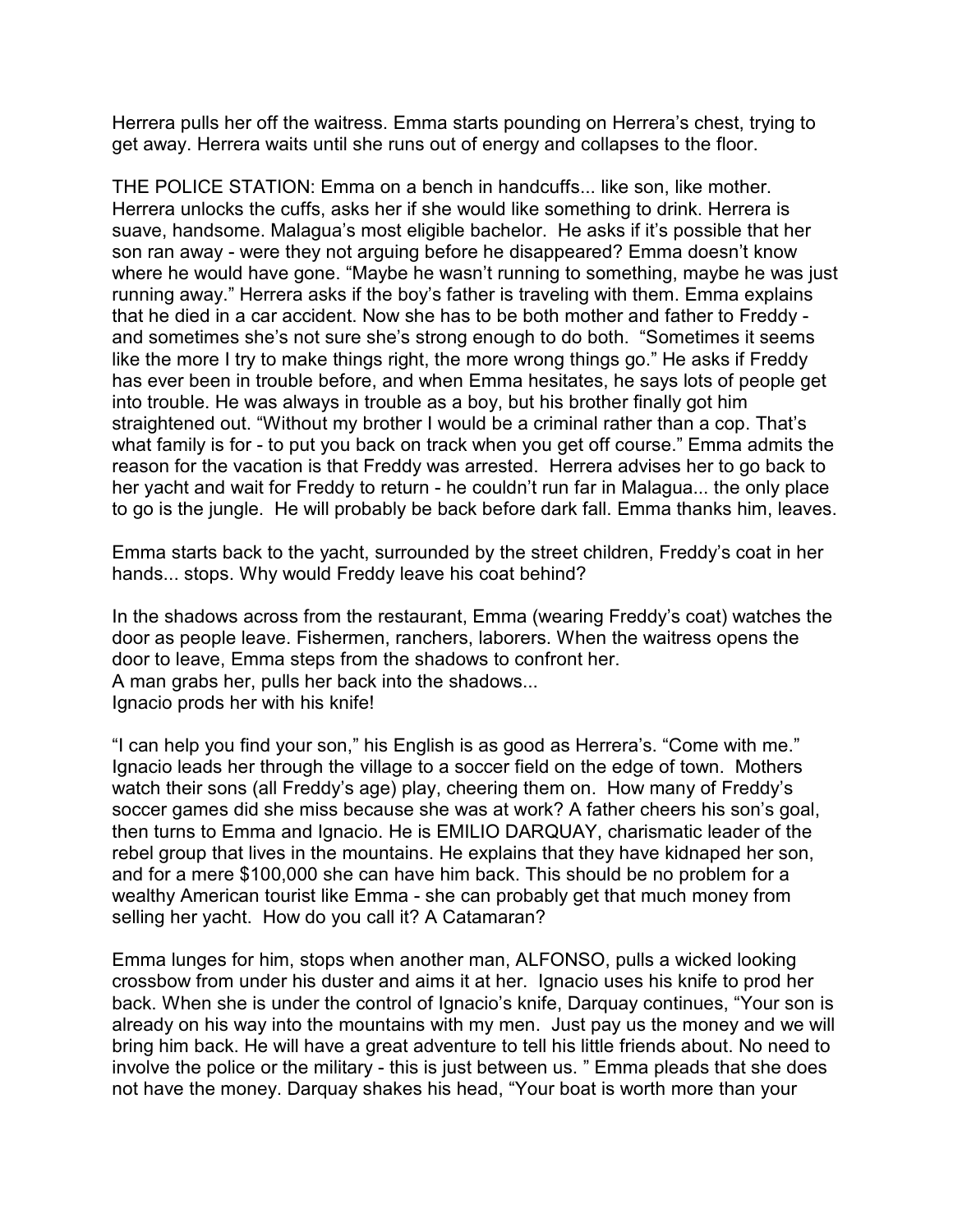son? What kind of mother are you?" "I 'm a school teacher, I make \$38,000 a year, the boat is rented..."

Darquay shakes his head, "Please don't try to bargain for your son's life. I say he is worth \$100,000. Pay or we will have to kill him." "Please don't hurt him. I'll get the money. It's going to take time..." "Mr. Ignacio will take you to the bank, they have Western Union if you need the money wired from America. But you don't have much time... the bank closes at 3."

One of the soccer players runs up to Darquay, "Poppy, did you see me kick that goal?" Darquay lies, says that he was watching the game the entire time. He picks up the boy and walks to a Range Rover parked nearby. One of the soccer moms (LUNA ) and Alfonso climb into the Rover. Emma sees the man who has her son about to drive away.... She breaks free of Ignacio and runs to Darquay, "Please don't hurt him!" Darquay looks at her, "Get me the money, you'll get your son." The Rover speeds off in a cloud of dust.

IN THE BACK OF THE ROVER: Freddy is bound and gagged - watching as they speed away from where his mother stands... alone in the cloud of dust. Then the Rover turns a corner and his mother disappears from his field of vision.

Ignacio rubs the dust from his eyes, goes to grab Emma... she's gone!

Emma runs like hell through the streets of Malagua, turning down side streets - left, right - left, through alleys... knowing that Ignacio is right behind her. If she can lose him...

Ignacio gives chase, every once in a while catching a glimpse of Emma just before she rounds a corner. She's faster than he is, but he knows the terrain. But he loses her.

THE POLICE STATION: An out of breath Emma tells Herrera that bandits have kidnaped her son. He doesn't seem shocked by this. "It's hard to tell bandits from patriots. One robs a tourist for the money, the other robs a tourist for the money to feed his family and finance social change. The same act, but two different motives. One man thinks only of himself, the other would sacrifice his life for his family and his cause." "They have my son." "We police don't deal with the Rebels, the military does... and they have a reputation for being fast with the guns. Sometimes those they try to save get shot in the cross-fire. It is better just to pay the money. They get to be Patriots, and you get your son back unharmed." She explains that she doesn't have the money. Herrera shrugs, there's nothing he can do other than call in the military. He can't believe that she doesn't have the money. Can't believe that she would think the money is worth more than the life of her son. She storms out.

Emma starts down the street to the pier. A little kid tugs on her leg. "I don't have any money." The kid just smiles and says, "You shouldn't have gone to the police. He told you not to go to the police." Emma pulls away from the kid, running through the street.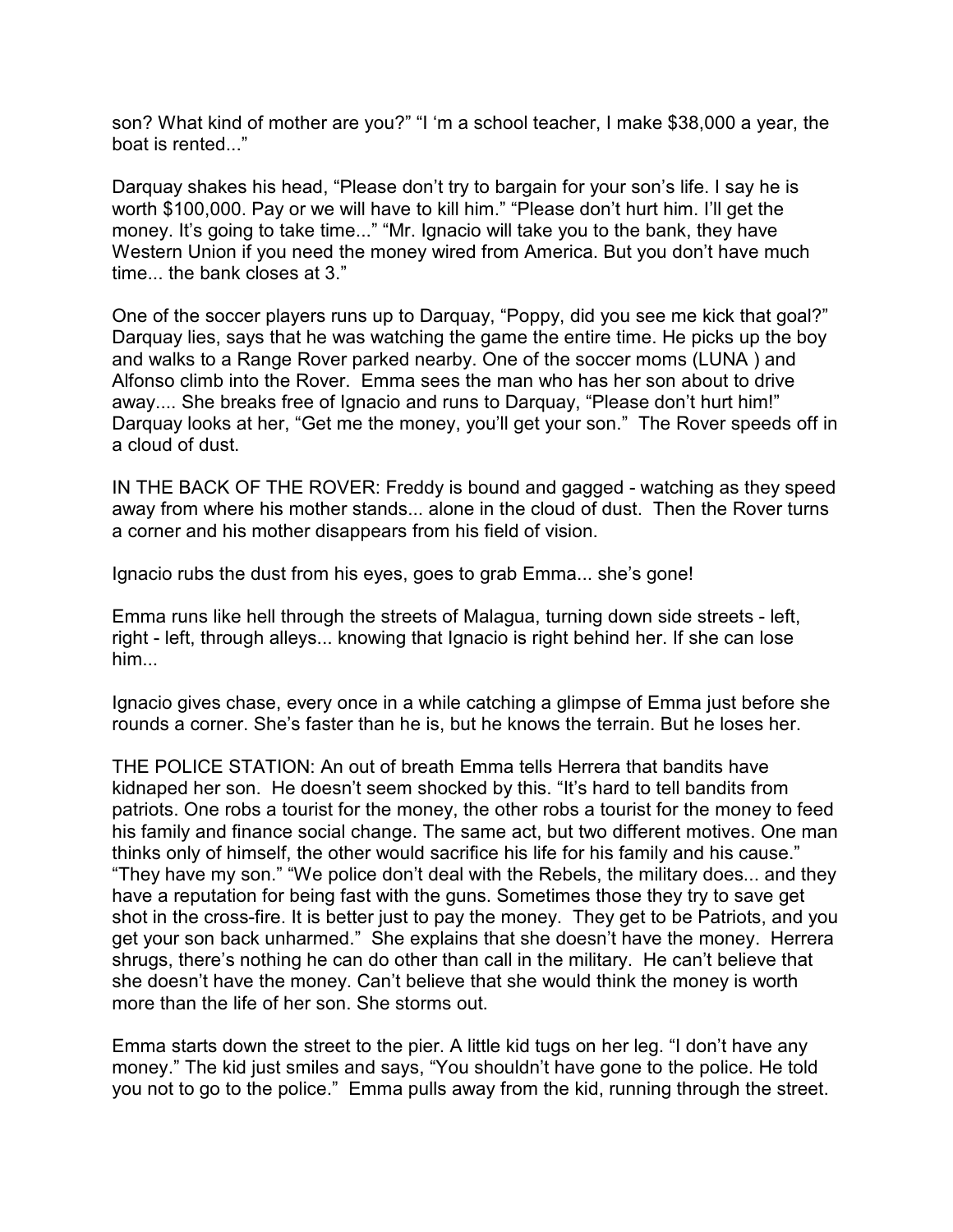She is surrounded by villagers - how many are rebels? How many are working with Darquay? They all look the same, she's the one who is different. A handful of kids begin chasing her. Grabbing for her. Dozens of little hands trying to grab her! One of the Cowboys from the restaurant steps into the street in front of her, she dives into an alley. Kids and the Cowboy keep chasing her.

When she blasts out of the alley, a taxi cab on the street. She dives inside, tells the taxi driver to take her to the pier. He pulls away just as the kids and Cowboy erupt from the alley. "You are an American, no?" Emma tries to stop the small-talk so that the taxi driver will focus on getting them to the pier before the mob catches up with them. The cab takes a couple of turns, seems to be moving AWAY from the ocean. "The pier is back there... " "This is a - how you say? - short cut." The taxi driver takes her back to the center of town, pulling to the side of the street. "Why are we stopping?" "This is where you go." Outside the cab, Ignacio grabs the door handle. Emma hits the door lock. Ignacio can't get the door open. The taxi driver hits the master switch on the dash panel - unlocking the door. "No! No" Ignacio opens the door, pulls her out. "Come on. We must hurry - the bank closes in half an hour." As soon as she's cleared the door the cab zooms off.

Ignacio gives Emma her purse and points to the bank with his glittering knife. "You get the money, I wait here." He shows her a satellite phone, "If you run again, I have to phone Darquay and tell him. He'll be very angry with you. Because you will not be there, he will have to use his anger on your son. He will not want to do this, you understand, but he will have no choice."

IN THE BANK: Emma pleads with the Bank Manager to help her. "We are here to help. Highest customer service rating in the district." Emma explains that her son has been kidnaped by rebels. "We have much experience with ransoms - how much do you need?" "I need your help." "Yes, do you want to wire the withdrawal from your bank or use the Western Union? We have a phone if you need to make arrangements. There will be a slight fee for its use, of course." Emma gives him her credit cards, asks how much cash she can get from them. The Bank Manager disappears, returns with a frown. "Only \$7,000 - do you have any other cards? A bank account?" Emma asks for one thousand in \$20s and the rest of the \$7,000 in \$1s. The Bank Manager returns from the vault with the money - they are prepared for ransom payments at this bank. She puts a \$20 on each side of a bundle of \$1s. Stuffs it all into a duffle bag supplied by the bank. Before she leaves the bank, she asks the bank manager for help: "Don't call tell them it's only \$7,000 - they'll kill my boy. It's all the money I have." The bank manager doesn't answer.

Ignacio grabs her the minute she walks out of the bank. He wants the money. Emma tells him the money isn't leaving her hands until she has her son. She'll trade, but she won't pay in advance. Ignacio asks to just look at the money. She opens the duffle bag, gives him a peek... Just as Herrera starts walking down the street towards them. Ignacio pokes her with his knife. "Smile at the policeman as if nothing is wrong." Emma closes the duffle bag, walks down the street toward Herrera - Ignacio's knife touching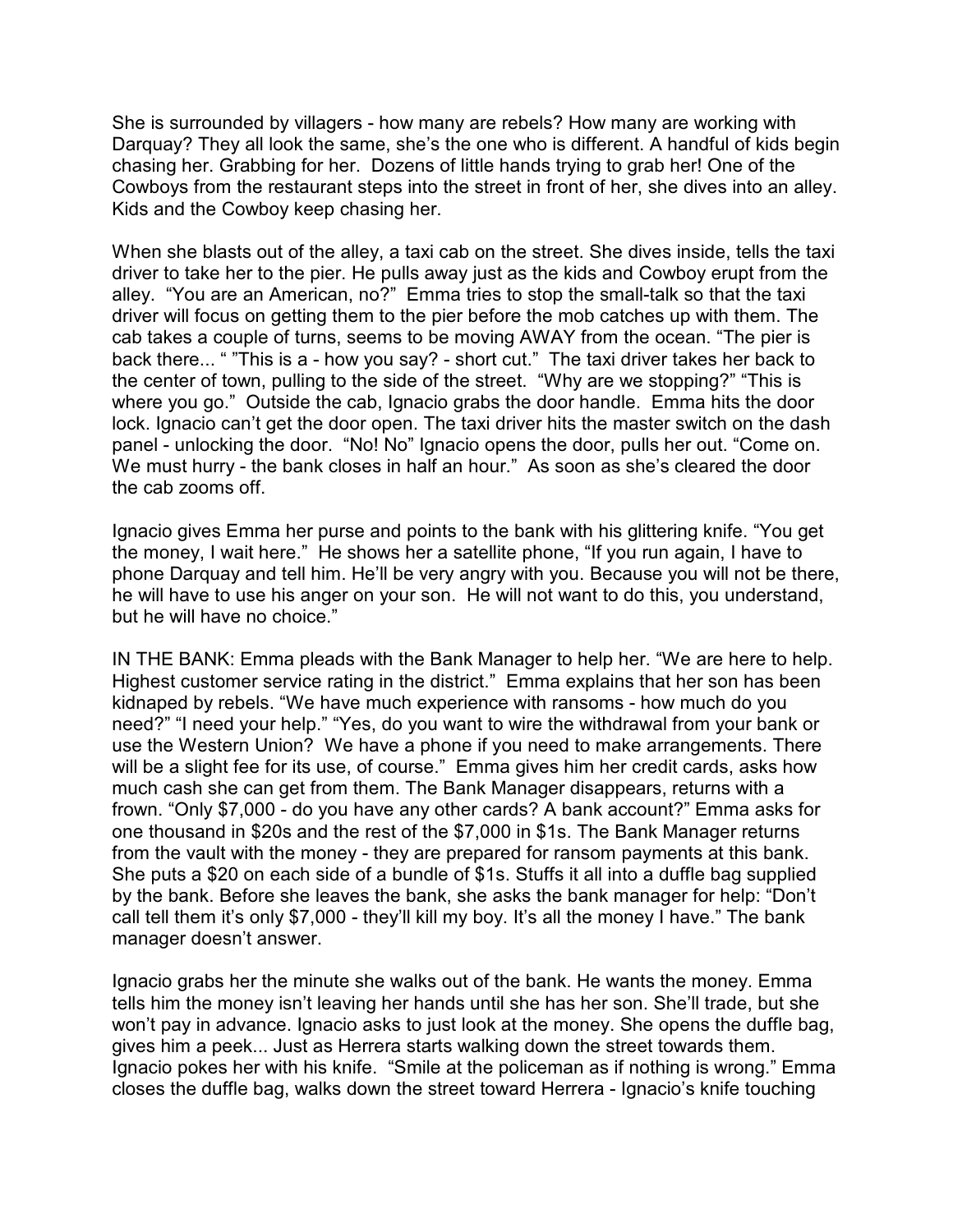her side. Herrera looks at her, the duffle bag, Ignacio walking so close to her they look like lovers. "Senora Sykes?" She smiles at him, "Captain Herrera." They pass each other. Herrera stops, watches as she and Ignacio get into a cab on the next street which zooms off.

The taxi cab drives towards the mountains, stops when it runs out of pavement at a wooden shack in the middle of nowhere. A rugged dirt road continues into the jungle... Ignacio and Emma will have to walk to the Rebel camp. Ignacio dials the satellite phone, speaks to Darquay. "She has the money. No problemo. We're coming up. She's coming with me... wants to be part of the exchange." She snatches the phone from Ignacio, "Is my son okay? Let me speak to him."

AT THE REBEL CAMP: Darquay hands his phone to Freddy, "It's your mama." "Mom?" "Freddy? Are you..." Darquay snatches the phone away from Freddy, "You bring me the money, I give you your son. Nobody has to be killed. We are all happy." He clicks the phone off, pockets it, ruffles Freddy's hair. "Your mama is going to bring the money." Freddy seems to idolize the charismatic Darquay... the ultimate gang-banger. These rebels aren't like city gangs he's used to - these guys have machineguns and crossbows and aren't afraid to use them. They are willing to die for their cause, for their families. Freddy doesn't want to be rescued, he wants to join!

IN THE JUNGLE: Ignacio leads Emma through the jungle to the rebel camp... eyeing the duffle bag of money. If she lost the money and couldn't pay the ransom and Darquay had to killer her son, it would have no effect on Ignacio. Emma tries to find out where they are keeping Freddy, but Ignacio says, "You'll see when we get there."

They carefully walk through a swamp overgrown with cattails, several trails branch off in different directions, Ignacio leads the way. Though the swamp doesn't look deep, it's slithering with water snakes. "Very dangerous," Ignacio warns her. "Three step snakes. They bite you, you take three steps, then you die." Emma stays on the trail.

"I carry that if you want. I know how heavy money can be." "I've got it, thanks."

The jungle is beautiful, exotic, adventurous. The trail seems to end at a deep canyon... Emma is being prodded along by Ignacio and almost falls. She pulls back at the last second. The canyon is hundreds of feet deep - if she fell she would have died. Ignacio laughs. "You think you can jump across?" A steel cable stretches across the canyon. Ignacio pulls a camouflage blanket off a glide-wheel rig. "Only one wheel. We have to go one at a time. You go first, Senora. Don't think about running - there is no place to go." He tries to take the duffle bag from her, she slings it over her shoulders. She grabs the handles on the glide rig, looks down (all the way down) then pushes off with her feet - zooming over the canyon. Flying like a bird. She reaches the other side, landing hard. Ignacio's laugh echos across the canyon. He pulls the wheel back... and Emma scrambles to her feet and starts running. She comes to a fork in the trail - which way to her son? Ignacio grabs the glide-wheel, pushes off, zips across the canyon. Emma hears him zooming towards her and scrambles for a place to hide. If she can follow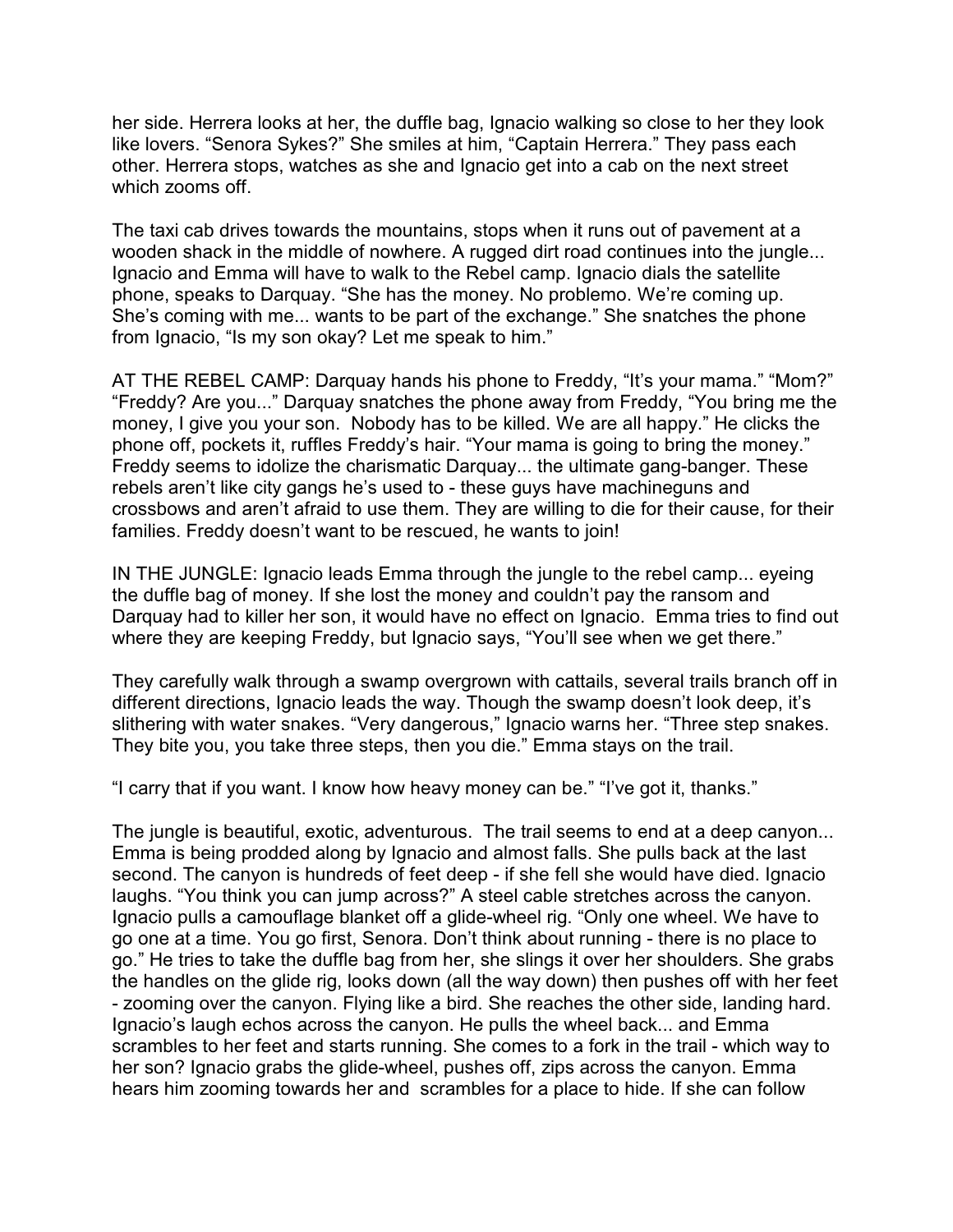him to the rebel camp she can rescue Freddy and keep her \$7,000. Ignacio lands perfectly, using the residual momentum to run after Emma. "Come out, come out where ever you are!" He finds her right away, yanks her to her feet. "You want me to call Darquay and tell him you try to run away?" "No. Please don't. I'm sorry." He uses the knife to prod her down the left fork of the trail.

They pass more exotic terrain, moving deeper in to the jungle. They beak through the tree-line at the bank of a river. "This is the only safe place to cross. Rapids up there, water fall back there." Emma can hear the roar of water from either side. They cross the river, water waist deep in places. When they reach the other side, Ignacio wants to make sure the money is still dry... Emma assures him it is.

"It's getting late. How much farther?" "We are almost there - it's just up ahead." "Good," Emma says before she swings the duffle bag at his face. He pulls his knife from the scabbard and slashes at her. They tangle, she knocks the knife from his hand. He dives for the knife, she kicks it away. He pulls out the satellite phone, hits the speed-dial button. Emma spins and kicks the phone from his hands. "Hello?" Darquay's voice. Both scramble for the phone, but Emma gets there first - stomps it into circuitry... then slams Ignacio in the face with the duffle bag and runs like hell. Speeding down the trail, knowing that Ignacio isn't far behind her. She breaks out of the jungle... at the base of a sheer cliff-wall rising a hundred feet in front of her. Trapped!

A rope dangles from above... Emma starts climbing. Hand over hand. Using her feet for leverage on the side of the cliff. She gets halfway up the wall when Ignacio reaches the base. "Wait, Senora, I'm right behind you. You Americans are in such a hurry!" Emma climbs even faster. Ignacio grabs the rope and shakes it - almost knocking Emma off the face of the cliff. "You should not have hit me, that makes me think you don't like me." He shakes the rope harder - Emma hangs on for her life. "Even after paying the ransom, you're going to have to replace that phone." Emma plants her feet on the wall and pushes off to the left, yanking the rope out of his hands. She climbs within a foot of the top before Ignacio gets control of the rope again and shakes it. She almost falls... and it's a long way down. She gains control, scrambles over the top. Doesn't have long to catch her breath - Ignacio starts climbing the rope! Emma shakes the rope until she knocks him of... then pulls the rope up to the top of the cliff. Trapping Ignacio below. He yells something up at her, she says "I can't hear you" as she moves away from the edge of the cliff.

AT THE REBEL CAMP: The rebels eat dinner as the sun sets. Freddy listens with rapt attention as Darquay pontificates about how power belongs to the people, not the government. The people should rise up in revolution. "Your Thomas Jefferson believed there should be a revolution every fifty years to keep government from becoming corrupt and bureaucratic." Luna watches as Darquay performs for this American boy, while his own son eats alone. Darquay talks about family while he ignore his own. From the edge of the jungle, Emma watches her son hanging on every word. She realizes he wants to join this gang... Darquay is a father figure. The thing missing from Freddy's life. Her worst fears are realized - She really doesn't have what it takes to raise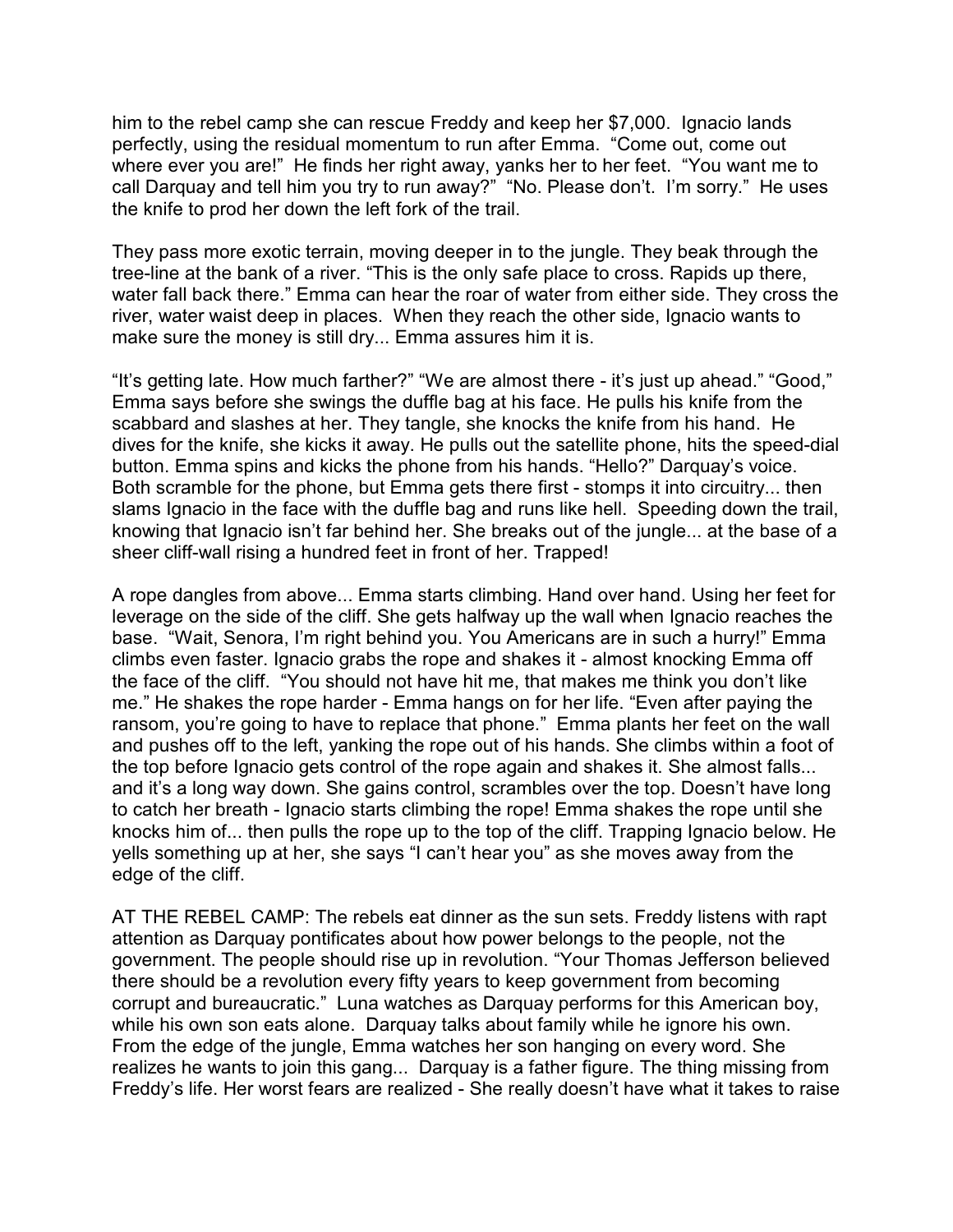him alone.

Then Ignacio bursts into camp from a side trail, yelling something to Darquay in Spanish. Darquay barks orders and rebels grab their guns. Alfonso grabs his wicked crossbow and organizes the others to search the jungle. Emma sees them coming towards her and takes off running. Trying to find a good place to hide. Darquay pats Freddy on the head... then snaps a collar around his neck. A chain leads from the collar to a post on the left side of camp - Freddy is tethered like a dog. His admiration for Darquay finds new limits.

Emma hides in the jungle as Alfonso searches nearby. He doesn't find her.

## MIDPOINT

NIGHT: Emma sneaks into the camp, past a sleeping guard, looking for Freddy. There are other kids in the camp, sleeping. She isn't sure which is Freddy... and every kid she gets close to might wake up and alert the guards. On the edge of camp, a boy sleeps... Freddy. As she approaches him, he wakes up. "Mom?" "Freddy." She reaches out to hold him, to touch him... But as soon as she touches him she is yanked away by Darquay. Emma stretches to maintain contact with her son, but his fingers pull away from hers. Darquay, Alfonso and Ignacio drag her to the opposite side of the camp and throw her on the ground. Alfonso rips the duffle bag from her back, tosses it to Darquay. "The ransom."

Darquay unzips the bag, looks inside at the money, laughs with pleasure. "Now I have your money and your son... and you." He pulls a bundle from the bag, flips through it without looking. Emma can see the 1s between the 20s. Darquay tells her she did the right thing - her son is worth more than \$100,000, right? He tosses the bundle back in the bag.

Emma asks if Darquay will honor his deal - will he release Freddy and let them go? Darquay nods. "In the morning you can go." "You have the money now, I want my son now. Release him." Darquay thinks about it for a second, nods, "You're right - I have your money," he pulls another bundle from the bag, "You should have your son." They start across the camp to Freddy. Alfonso pulls out the key to the neck shackle. Darquay flips through the bundle as they walk... spots the \$1 bills. Stops. Carefully flips through the bundle, then starts flipping through every bundle in the duffle bag. All \$1s! "What is this? Your son isn't worth the money? His LIFE isn't worth what I asked?" He slaps her face with a bundle of money so hard she is knocked to the ground. "That's all the money I have, I swear it. Seven thousand dollars. I'm just a school teacher. I told you that, but you wouldn't believe me. I spent everything I had to rent that boat, to pay for this vacation. If I had any more money I would give it to you." "Seven thousand dollars is not enough. We kill you both at dawn." They drag Emma away and snap a collar around her neck - chained to a post on the right side of camp.

Freddy watches - realizing that Darquay isn't about family and honor... he's about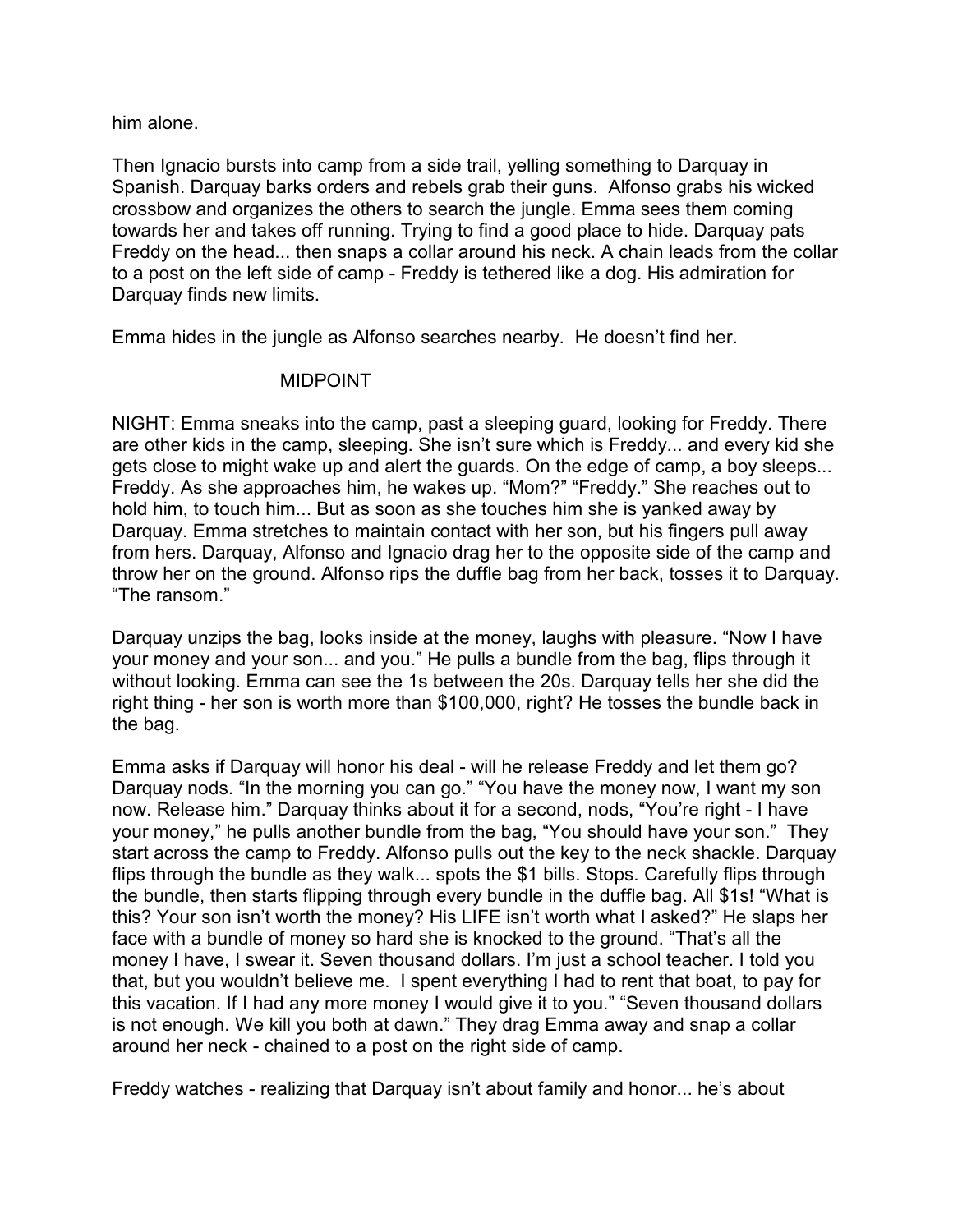money. Maybe gangs aren't so cool after all.

Emma and Freddy reach the ends of their chains trying to touch each other - can't. Emma breaks down, tells Freddy that she tried to do it alone. Tried to be both father and mother to Freddy... but she just wasn't strong enough. Wasn't good enough. Admits that she might have liked working extra hours because it was a good way to keep her mind off the death of Ross (husband) - but she HAD to work those extra hours whether she liked it or not. Freddy lost a father, she lost her husband... but she had to hold the family together. She didn't have time to grieve, she had to earn a living. Freddy apologizes, Emma apologizes. They want to hold each other and cry, but their chains aren't long enough.

Darquay tosses the duffle bag on the floor of his hut. Tells his wife there's only \$7,000 they'll have to kill them in the morning. Luna argues against killing them - is it all about the money? When did it stop being for the people? Darquay says the money feeds the people. Luna says Emma gave her all of the money she had - killing her would be wrong. Darquay asks if he should let her go? Talk to the police, the army, the U.S. Embassy? Should he sacrifice all of the rebels just so this woman and her son can live? Luna has no answer to that. Besides, Darquay doesn't believe a wealthy American with a yacht has only \$7,000... Emma and Freddy will be killed at dawn.

DAWN: They come for Freddy and Emma. They decide to kill them away from camp don't want to disturb any late sleepers. Alfonso unlocks each of them - but not where the chain is locked to their collars, he unlocks the chains from the posts... using them as leashes to control them as they walk through the jungle to the place they will die. When they reach a pit filled with garbage, Darquay tells them to stop. "Freddy, I love you." "Mom, I love you." This is where they will die - in the camp garbage.

Freddy spots a fallen branch and a stone... asks Darquay if he can pray before they kill him. Emma insists he let Freddy pray. Freddy gets down on his knees... and manages to move the branch and stone to create a fulcrum. Darquay pulls him to his feet, puts his gun to the back of Freddy's head, gets ready to squeeze the trigger... and Freddy STOMPS on the branch so hard it slams Darquay in the face. Emma spins, kicking Alfonso. Freddy grabs the branch and slams Darquay in the face before he can aim the gun again. Emma rips open Alfonso's pocket to pull out the chain key - loses it in the dirt. They have to keep fighting (using some weapons from the garbage pit like can lids and bottles) until Emma finds it - then they get Darquay and Alfonso to the ground and take off running... the chains dragging behind them. Darquay and Alfonso get to their feet and give chase, trying to step on the chains. Darquay stomps on Emma's chain, yanking her to the ground a hundred feet away. Freddy grabs the chain and YANKS, pulling it out from under Darquay's foot and slamming him to the ground. Emma and Freddy continue running... to the cliff!

Darquay realizes they're trapped, sounds the alarm. All of the rebels wake up, grab their guns, join the chase. Alfonso and Ignacio each leading a team.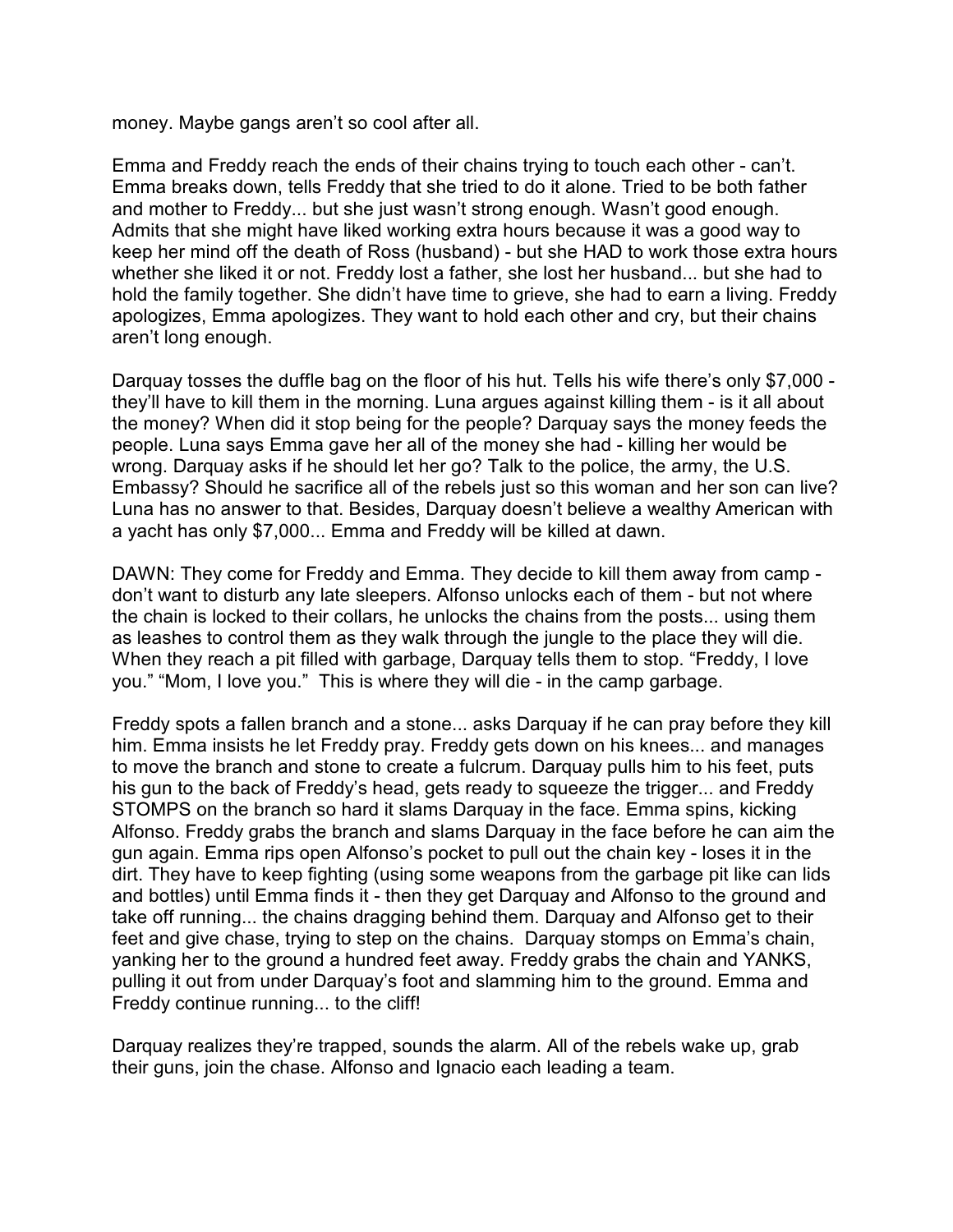At the edge of the cliff, Emma uses the key to remove their collars... hear the rebels approaching! She spins the rope over a branch, using it as a make-shift pulley, and hands the end to Freddy, telling him to jump. Freddy jumps off the cliff, the rope against the tree branch slowing his fall - belaying his weight. Emma realizes there won't be enough time to get the rope back up for her... so she uses the chains. She speeds down the side of the cliff, but the chain cuts into the tree branch, and she falls the last few feet, hurting her leg. The rebels get to the top of the cliff - Alfonso firing arrows at them. Other rebels shooting rifles. Emma and Freddy run. One rebel pulls the rope from the tree, grabs it, and jumps. Splat! To pulley to control his fall! The rebels end up climbing down the rope to give chase.

Emma does her best to run on her injured leg. Freddy helps her along. They are working as a team... as a family. But the rebels are right behind them... gaining!

Emma can't remember which trail she came in on, can't "see" the journey backwards. So she ends up taking the wrong trail and when they burst through the tree-line at the edge of the river, realizes they are at the rapids! Not the safe place to cross... and the rebels are right behind them! Emma and Freddy must cross the rapids, legs almost pulled out from under them several times. When Alfonso's team gets to the tree-line, they fire a volley of arrows at Emma and Freddy. Emma tries to avoid an arrow, loses her footing, and goes speeding down the river - out of control! Towards the raging water fall! Freddy sees his mother yanked away by the currents - heading toward the water fall! Arrows fly at him - should he keep going? Escape?

Emma grabs hold of a tree branch before she goes over the falls, holds on for her life. Freddy has to decide - save himself... or risk his life to save his mother? More arrows fly at him as the rebels start across the river towards him. Freddy looks away from his mother and continues across the river... then stops. They are a family - he carefully moves downriver to rescue Emma. Arrows flying everywhere. He almost loses his footing a couple of times - almost gets swept up by the currents and carried over the falls. He reaches Emma, grabs her hand... "Hang on! Just hang on to me!"

Alfonso aims his crossbow at Freddy's chest. He takes a few steps deeper into the river - has a perfect shot. Gets ready to fire the crossbow and kill Freddy... But loses his footing - arrow missing the target - gets swept away in the currents! Alfonso sweeps past Freddy and Emma on his way down river - and over the water fall! Freddy uses the tree branch to pull them through the rapids, to the opposite shore.

Alfonso's team - without a leader - give chase across the rapids... but many of the rebels lose their footing and go shooting downriver. A couple go over the falls just as Alfonso did.

Emma and Freddy run through the jungle. Behind them the surviving team members give chase. Emma looks for landmarks - she knows that the canyon is ahead and needs to find the spot with the glide-wheel and wire. "This way! This way!" she thinks she's found the right trail. When they break out of the clearing they see the glide-wheel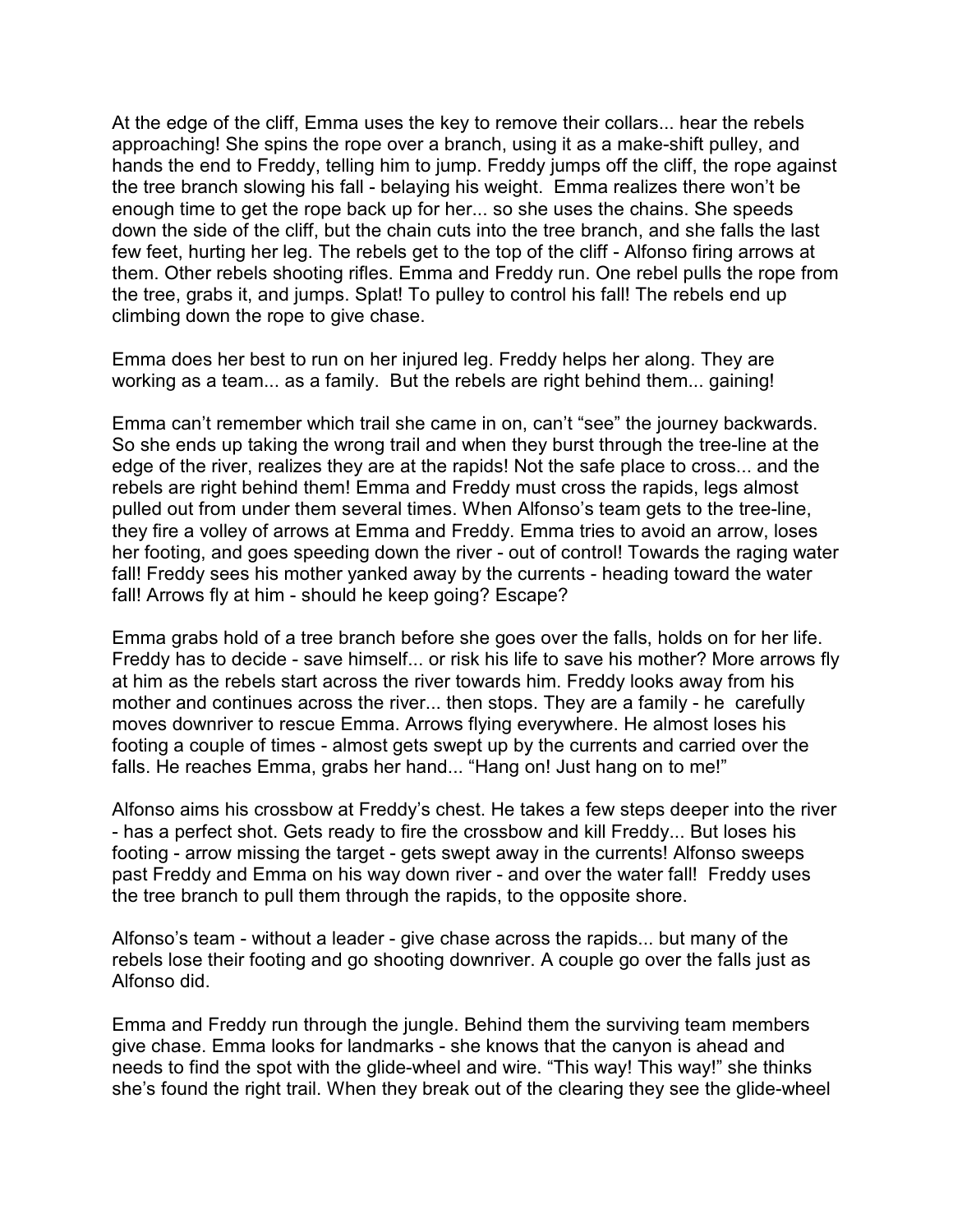and wire... as well as Ignacio and his team! Aiming their rifles at them... The survivors from Alfonso's team are right behind them. They are trapped!

Emma keeps running, pulling Freddy behind. Heading right at Ignacio and his team! Ignacio is confused - aren't they supposed to stop?

Freddy sees the glide-wheel, "There's only one wheel!" "I know, hold on to me, don't let go!"

Ignacio orders his team fire - but as Emma and Freddy get closer, the rifles are starting to converge on each other - they are firing on each other! Emma runs right past Ignacio, grabs the wheel handles and keeps going over the edge of the cliff... Freddy hanging on to her as the ground disappears beneath them! They glide across the canyon. Ignacio's men firing their rifles at them, survivors from Alfonso's team firing arrows at them. Darquay and Luna join them. "Shoot them! Shot them!" The arrows fall short, Emma and Freddy are moving too fast for the rifles to get a good bead on them. They are only a couple of feet from the other side when Ignacio notices the pull-back line (attached to the wheel so they can pull it back to the other side). "You want them back here?" Ignacio grabs the line, bringing the wheel to a dead stop. Ignacio stands at the edge of the canyon, ready to pull them back across the canyon to Darquay. "Here they come..."

Emma tells Freddy to hold tight. She swings her body back and forth as if she's on a swing, finally getting the momentum to glide the last couple of feet...

Pulling Ignacio over the edge of the cliff. He falls all the way down to the base of the canyon. Darquay grabs the line before it goes over and pulls the glide-wheel back. The rebels will have to get across the canyon one at a time.

When Emma landed, she further injured her leg... now she's limping. Freddy helps her a human crutch - but it's slow going. They can't outrun the rebels. Zoom! Darquay glides over the canyon towards them. Freddy and Emma hobble as fast as they can.

When they get to the swamp, fog surrounds the cattails - it's almost impossible to see the trail. Freddy says that Emma is taking them down the wrong trail, she knows. They move deeper into the foggy swamp. "Come out, come out where ever you are!" Darquay vells. Emma finds a patch of ground surrounded by fog and cattails, sits down. Freddy starts to say something, Emma puts her finger to his lips. She tears open the leg of her jeans, examining her injury. It's worse than she thought - she's broken her leg.

At the edge of the swamp, Darquay talks to several rebels . "They are in the swamp somewhere. We must find them." They search the swamp, inching through the fog, weapons ready. Freddy and Emma hold each other close, trying to stay still and not make any noise as a rebel searches only inches away. When the rebel moves on, they hear Darquay searching on the other side. Again they stay still, huddled together. A snake slithers near Freddy - one of the 1-2-3 poisonous snakes. They hold still as it slithers over Freddy's leg. Darquay only a few feet away. Suspense builds. Will the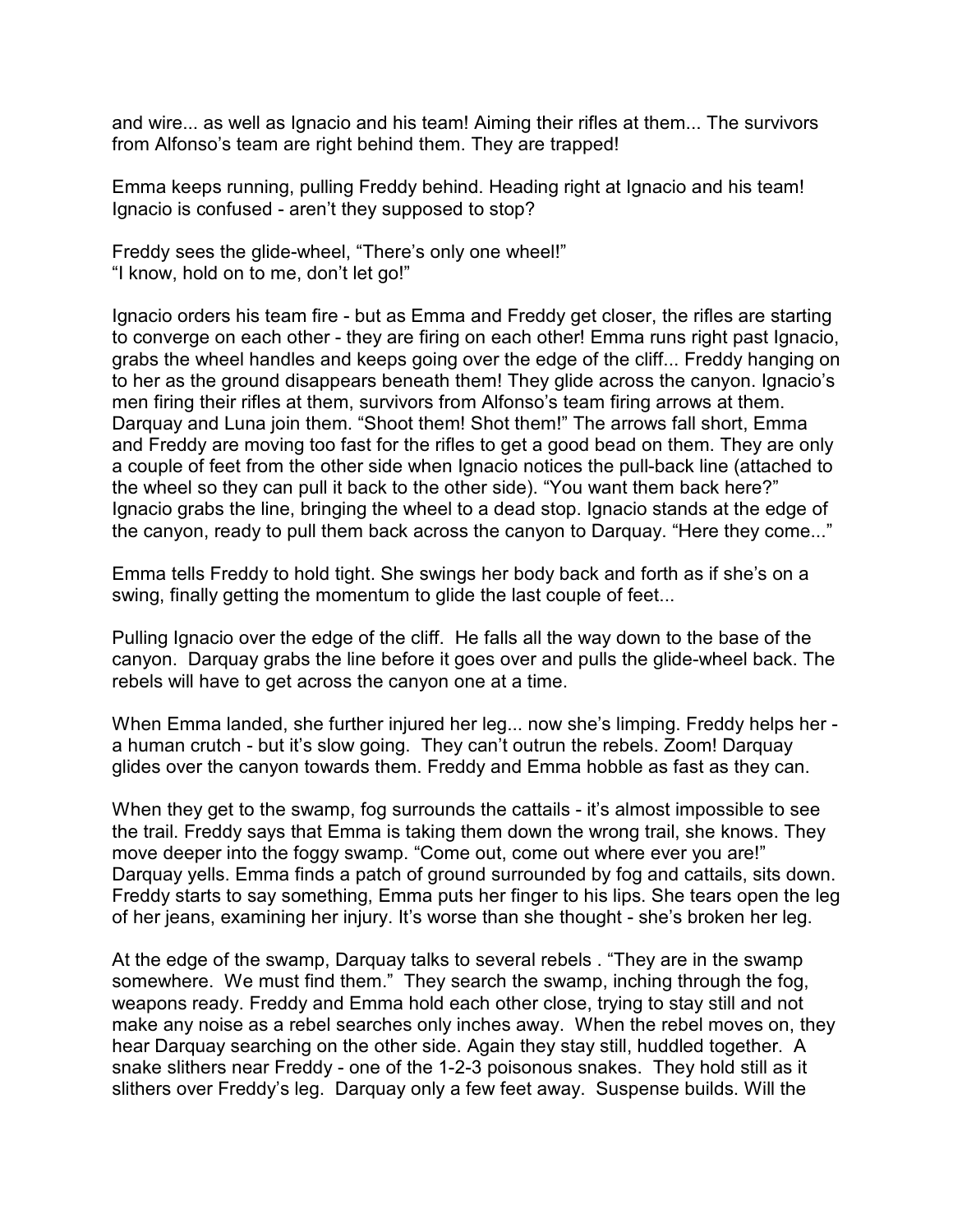snake bite Freddy? To grab it and throw it would make noise - Darquay would hear and kill them. Freddy stays perfectly still as the snake crawls over his face... moves on.

Other rebels come, and Darquay has them join the search. A half dozen men are now searching the foggy swamp for them... kicking through the cattails. One of them is bitten by a snake. When the others go to help him, it's already too late - 1-2-3 he's dead! This creates panic in the other rebels - they are more concerned with accidentally finding a snake than finding Emma and Freddy - they don't search the dense groves of cattails. Another man is bitten... dies. Luna asks how many men Darquay plans on sacrificing for these two Americans? Darquay says she's right - they know where Freddy & Emma re going - why chase them? He calls his men back...

One of the rebels is heading right at Emma and Freddy! Emma takes a cattail, moves it through the other cattails like a snake. The rebel hears the noise, looks through the fog, sees the cattail (like a snake's head) and carefully steps around the snake's territory... around Freddy and Emma. Close call!

While Darquay organizes his troops, Emma and Freddy crawl through the swamp to the other side... then hear Darquay and the rebels on the trail right behind them! They move to their feet and hobble down the hill to the old shack at the end of the road.

Darquay, Luna, and a half dozen rebels come down the hill behind them. Freddy and Emma are trapped. There is no place to hide, and Emma's injury prevents them from running. Darquay and his men aim their weapons. This is where Ema and Freddy will die - on the edge of town only a few miles from their rented yacht.

But maybe not. Officer Herrera's motorcycle is parked on the road. He climbs off the cycle, rifle in his hands like a south of the border Clint Eastwood, looks across the clearing at Darquay and his rebels. Emma and Freddy realize they've been saved. They hobble up to Herrera, pleading with him to help them, identifying Darquay as the leader of the rebels - the bandito who kidnaped her son.

Darquay laughs. "He knows who I am... he is my brother. When we were kids he was always getting into trouble and I had to help him out. He became a policeman, and I became a patriot." Emma and Freddy stop. Instead of being rescued, they are surrounded. Herrera blocks the only way out.

Darquay is glad Herrera was here - this way they don't have to kill Emma and Freddy in the village. They can do it in private. Also, Herrera can help them steal and sell the yacht and loot Emma's bank accounts. "She already gave you all of her money," Herrera says. "Seven thousand dollars? An American woman who lives on a yacht?" Herrera says he talked with the bank manager - she cleaned out her accounts and maxed her credit cards to get the \$7,000. The yacht is rented. "She doesn't have any money. Let her go." Herrera raises his gun... at Darquay. Emma and Freddy are now trapped between two angry brothers pointing guns at each other.